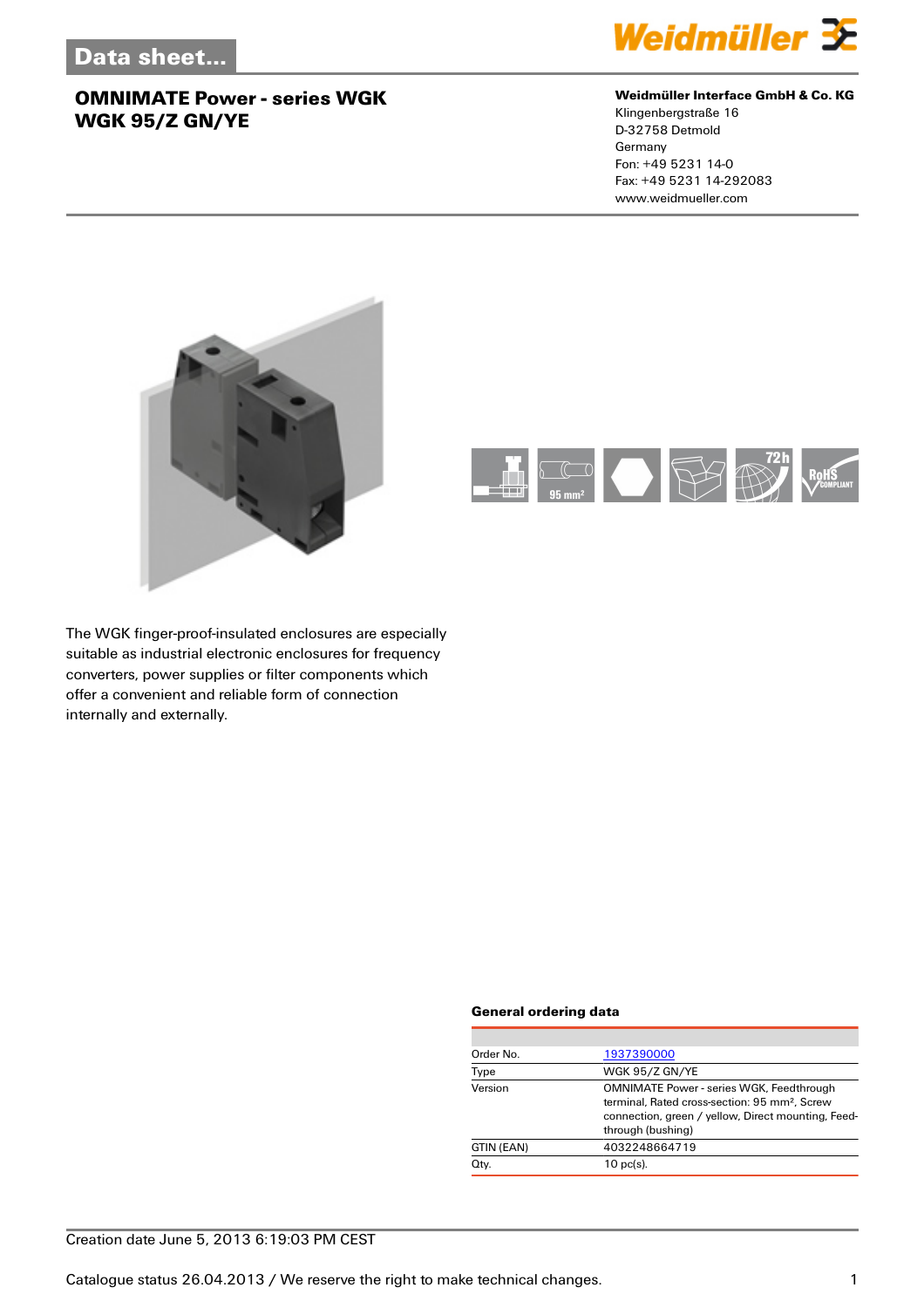# **Technical data**



#### **Weidmüller Interface GmbH & Co. KG**

Klingenbergstraße 16 D-32758 Detmold Germany Fon: +49 5231 14-0 Fax: +49 5231 14-292083

| <b>Dimensions and weights</b>                                                    |                                       |                                                                        |                                             |  |  |
|----------------------------------------------------------------------------------|---------------------------------------|------------------------------------------------------------------------|---------------------------------------------|--|--|
|                                                                                  |                                       |                                                                        |                                             |  |  |
| Length                                                                           | 95 mm                                 | Width                                                                  | $25 \text{ mm}$                             |  |  |
| Height                                                                           | 74 mm                                 | Height of lowest version                                               | 74 mm                                       |  |  |
| Net weight                                                                       | 249.1 g                               |                                                                        |                                             |  |  |
| 2 clampable conductors with identical cross-section                              |                                       |                                                                        |                                             |  |  |
|                                                                                  |                                       |                                                                        |                                             |  |  |
| Wire connection cross section AWG,                                               |                                       | Wire connection cross section AWG,                                     |                                             |  |  |
| max.                                                                             | AWG 4/0                               | min.                                                                   | AWG 4                                       |  |  |
| <b>Additional connection</b>                                                     |                                       |                                                                        |                                             |  |  |
|                                                                                  |                                       |                                                                        |                                             |  |  |
| Clamping screw                                                                   | M8/Hexagon                            | Rated current                                                          | 232 A                                       |  |  |
| Tightening torque, max.                                                          | 20 Nm                                 | Tightening torque, min.                                                | 15 Nm                                       |  |  |
| <b>Conductors suitable for clamping</b>                                          |                                       |                                                                        |                                             |  |  |
|                                                                                  |                                       |                                                                        |                                             |  |  |
| Cross-section for connected conductor.<br>finely stranded with wire-end ferrules |                                       | Wire connection cross section AWG,<br>max.                             |                                             |  |  |
| and plastic collars DIN 46228/4, rated                                           |                                       |                                                                        |                                             |  |  |
| connection, min.                                                                 | $35 \text{ mm}^2$                     |                                                                        | AWG 4/0                                     |  |  |
| Wire connection cross section AWG,                                               |                                       | Wire connection cross section, finely                                  |                                             |  |  |
| min.                                                                             | AWG 4                                 | stranded with wire-end ferrules DIN<br>46228/1, rated connection, max. | $95 \text{ mm}^2$                           |  |  |
| Wire connection cross section, finely                                            |                                       | Wire connection cross section, finely                                  |                                             |  |  |
| stranded with wire-end ferrules DIN                                              |                                       | stranded, max.                                                         |                                             |  |  |
| 46228/1, rated connection, min.                                                  | $35 \text{ mm}^2$                     |                                                                        | $95 \text{ mm}^2$                           |  |  |
| Wire connection cross section, stranded,                                         |                                       | Wire connection cross section, stranded,                               |                                             |  |  |
| rated connection, max.                                                           | $95 \text{ mm}^2$                     | rated connection, min.                                                 | $35 \text{ mm}^2$                           |  |  |
| Wire connection cross-section, finely<br>stranded with wire-end ferrules and     |                                       | Stripping length                                                       |                                             |  |  |
| plastic collars DIN 46228/4, rated                                               |                                       |                                                                        |                                             |  |  |
| connection, max.                                                                 | $95 \text{ mm}^2$                     |                                                                        | $27 \text{ mm}$                             |  |  |
| <b>Rated data to IEC</b>                                                         |                                       |                                                                        |                                             |  |  |
|                                                                                  |                                       |                                                                        |                                             |  |  |
| Current at maximum wires                                                         | 232 A                                 | Pollution severity                                                     | 3                                           |  |  |
| Rated cross-section                                                              | $95 \text{ mm}^2$                     | Rated current                                                          | 232 A                                       |  |  |
| Rated impulse withstand voltage                                                  | 8 kV                                  | Rated voltage                                                          | 690V                                        |  |  |
| <b>Standards</b>                                                                 | IEC 60947-7-1                         |                                                                        |                                             |  |  |
| Technical data                                                                   |                                       |                                                                        |                                             |  |  |
|                                                                                  |                                       |                                                                        |                                             |  |  |
| Clamping range, rated connection, max. 95 mm <sup>2</sup>                        |                                       | Clamping range, rated connection, min.                                 | $35 \text{ mm}^2$                           |  |  |
| Clamping screw                                                                   | M8/Hexagon                            | Gauge to IEC 60947-1                                                   | <b>B12</b>                                  |  |  |
| Number of connections                                                            | 2                                     | Stripping length, rated connection                                     | $27$ mm                                     |  |  |
| Tightening torque, max.                                                          | 20 Nm                                 | Tightening torque, min.                                                | 15 Nm                                       |  |  |
| <b>Technical specification</b>                                                   |                                       |                                                                        |                                             |  |  |
|                                                                                  |                                       |                                                                        |                                             |  |  |
| Colour of insulating material                                                    | green / yellow                        | Connection direction                                                   | on side                                     |  |  |
| End cover plate required                                                         | No                                    | Installation advice                                                    | Direct mounting, Feed-<br>through (bushing) |  |  |
| Product family                                                                   | <b>OMNIMATE Power - series</b><br>WGK |                                                                        |                                             |  |  |

### Creation date June 5, 2013 6:19:03 PM CEST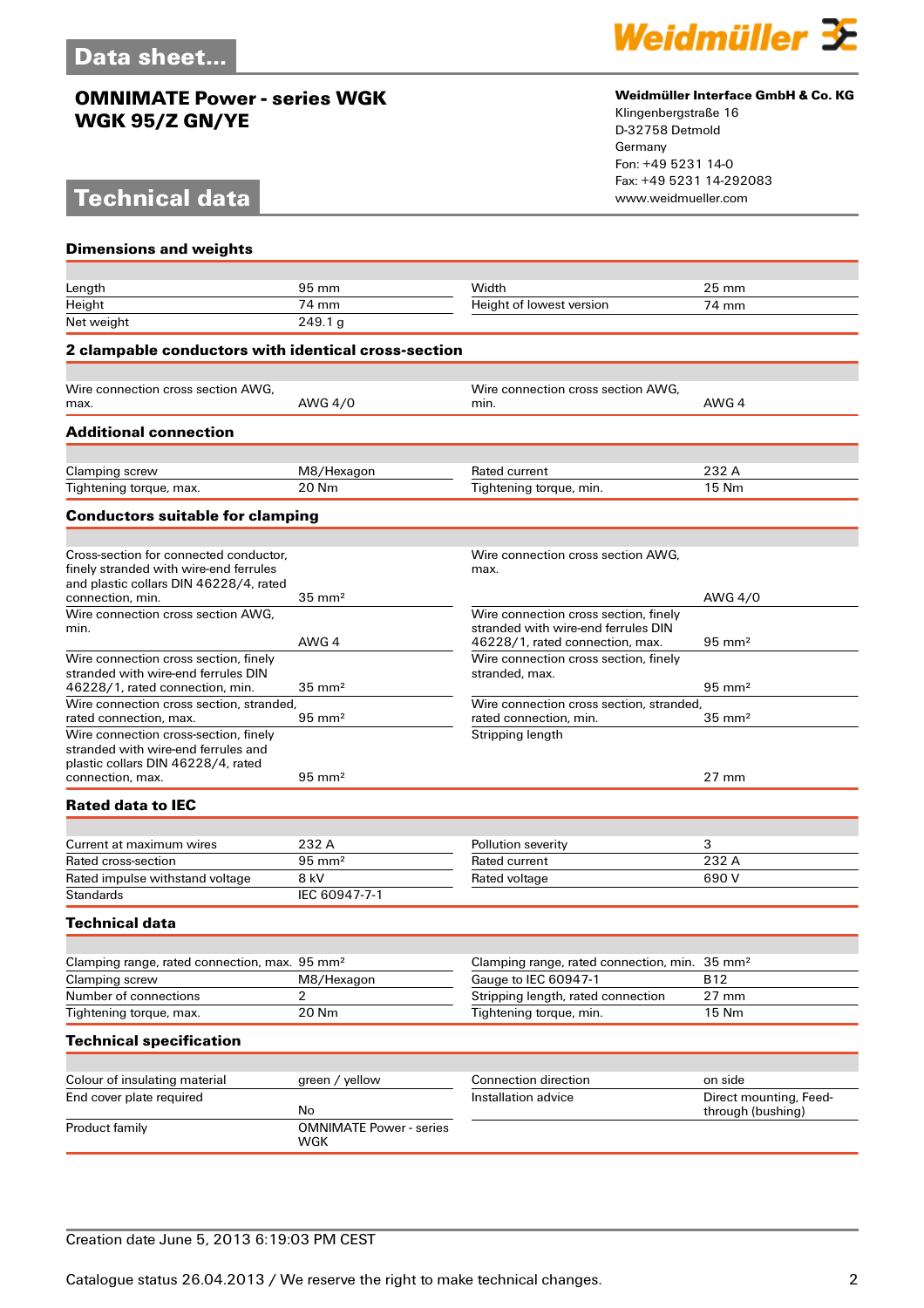# **Technical data**



#### **Weidmüller Interface GmbH & Co. KG**

Klingenbergstraße 16 D-32758 Detmold Germany Fon: +49 5231 14-0 Fax: +49 5231 14-292083

| <b>CSA ratings data</b>   |                 |                                                                                                        |               |
|---------------------------|-----------------|--------------------------------------------------------------------------------------------------------|---------------|
| Certificate No. (CSA)     | 200039-1830694  | Wire cross section min. (CSA)                                                                          | 4 AWG         |
|                           |                 |                                                                                                        |               |
| <b>UL ratings data</b>    |                 |                                                                                                        |               |
|                           |                 |                                                                                                        |               |
| Certificate No. (cURus)   | E60693VOL1SEC84 |                                                                                                        |               |
| <b>Material data</b>      |                 |                                                                                                        |               |
| Material                  | Wemid           | Colour                                                                                                 | Green, Yellow |
| UL 94 flammability rating | $V-0$           |                                                                                                        |               |
| <b>Classifications</b>    |                 |                                                                                                        |               |
| <b>ETIM 3.0</b>           | EC001283        | <b>UNSPSC</b>                                                                                          | 30-21-18-11   |
| eClass 5.1                | 27-14-11-34     | eClass 6.2                                                                                             | 27-14-11-34   |
| eClass 7.1                | 27-14-11-34     |                                                                                                        |               |
| <b>Notes</b>              |                 |                                                                                                        |               |
| Notes                     | $mm = 1000 V$   | • Metal walls: 1 #96 2.5 mm = 1000 V; 2.5 #96 4 mm = 800 V; 4 #96 6 mm = 690 V; plastic walls: 1 #96 6 |               |
| <b>Approvals</b>          |                 |                                                                                                        |               |
|                           |                 |                                                                                                        |               |
|                           |                 |                                                                                                        |               |
| Approvals                 |                 |                                                                                                        |               |

ROHS Conform